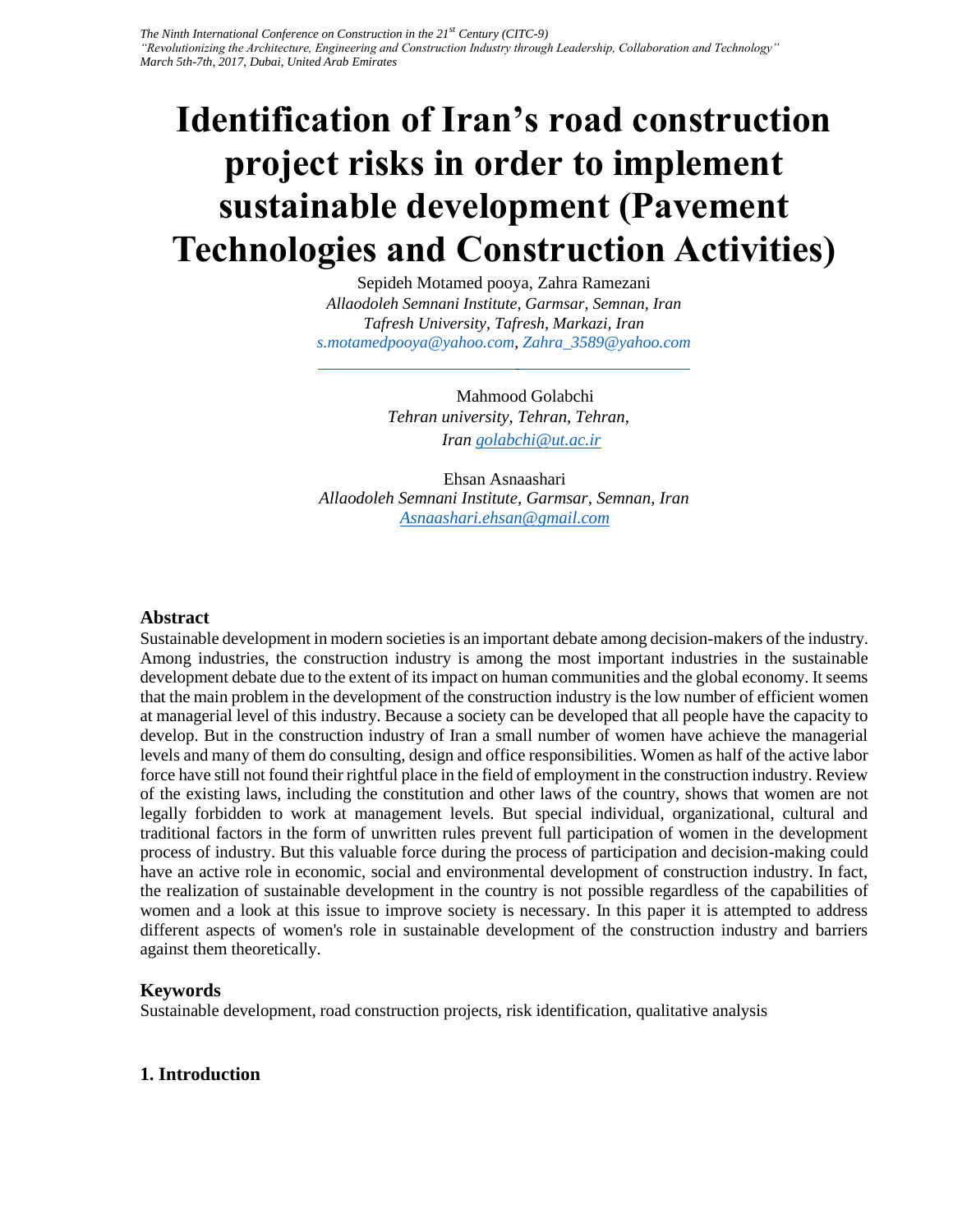Developing countries have to increase investment in infrastructure to achieve growth. In addition to provide the basic needs, these sectors have a positive effect on accelerating economic development [1]. Horizons to achieve economic development are dark in minds. In fact, humanity wants development but knows it as a mixture of good and bad. Development and the process of achieving it, is with risks and uncertainties and mismanagement in development helps to Dark Horizons [2]. Today, the concept of development is taken into consideration with respect to the protection of natural resources and the environment and is considered as a sustainable development that restores the environment and compensates the destruction caused by changes in the environment. Developing countries like Iran face with the limitations and uncertainties for achieving this objective [3]. Of course, construction plans and projects have short-term and long-term effects on the environment which can be either an opportunity or a threat to it [4], in addition to the negative environmental effects, road construction has positive features, such as reducing air pollution resulted by reduced travel time and length, increased safety and reduced noise pollution [5], since the arrival of sustainable development to construction projects cannot be denied and implementing it in construction projects is difficult and has numerous risks [6]. It is needed to identify risks in the implementation of sustainable development in Iran's road projects. In this paper after defining the key concepts, objectives, dimensions of sustainable development, implementation methods of sustainable development, and concepts related to risks in road projects have been presented and then, the risks of failing to achieve sustainable development have been identified.

#### **1 sustanability**

#### **1.1 The definition of sustainability and sustainable development**

World Environment Commission has defined sustainable development as follows: "Sustainable development is a development that meets the present generation's needs, without limiting the ability of future generations to meet the needs of their own time [6]. What is common in the definitions of sustainable development is its dynamic aspects and meeting basic needs while considering the protection of the natural resources [7]. Sustainable development encompasses all aspects of human life and in its process, policies in the fields of economy, commerce, education, technology, natural resources, industry and health are designed in such a way that sustains socio-economic and environmental development [8].

#### **1.2 Three main branches of sustainability**

Sustainable development has been defined as an integrated system of social, economic and environmental objectives that, through these three dimensions is connected with three social social, economic and environmental [6].

#### **2 project risk managment**

Project risk management includes the processes related to conduction of risk management planning, identification, analysis, responses and monitoring and controlling it in the project [10]. Risk is a potential that could cause problems in project implementation and the achievement of its objectives and there is the possibility of its occurrence in one of project's aspects such as time, cost and quality. In today's world in addition to the factors of time, cost and quality, sustainability is studied as a fourth factor to assess the success of a construction project [6]. So identification and prioritization of risks have an important role in the success of the project.

#### **3 Current practices for sustaining road**

Due to the increasing development of road networks and their adverse effects on the environment and boundless consumption of primary resources, the need to examine the concept of sustainable development in these projects is felt more than ever [11]. Construction of road and bridge is considered as an essential part in the development of economies and societies of countries [12]. Because of the importance of this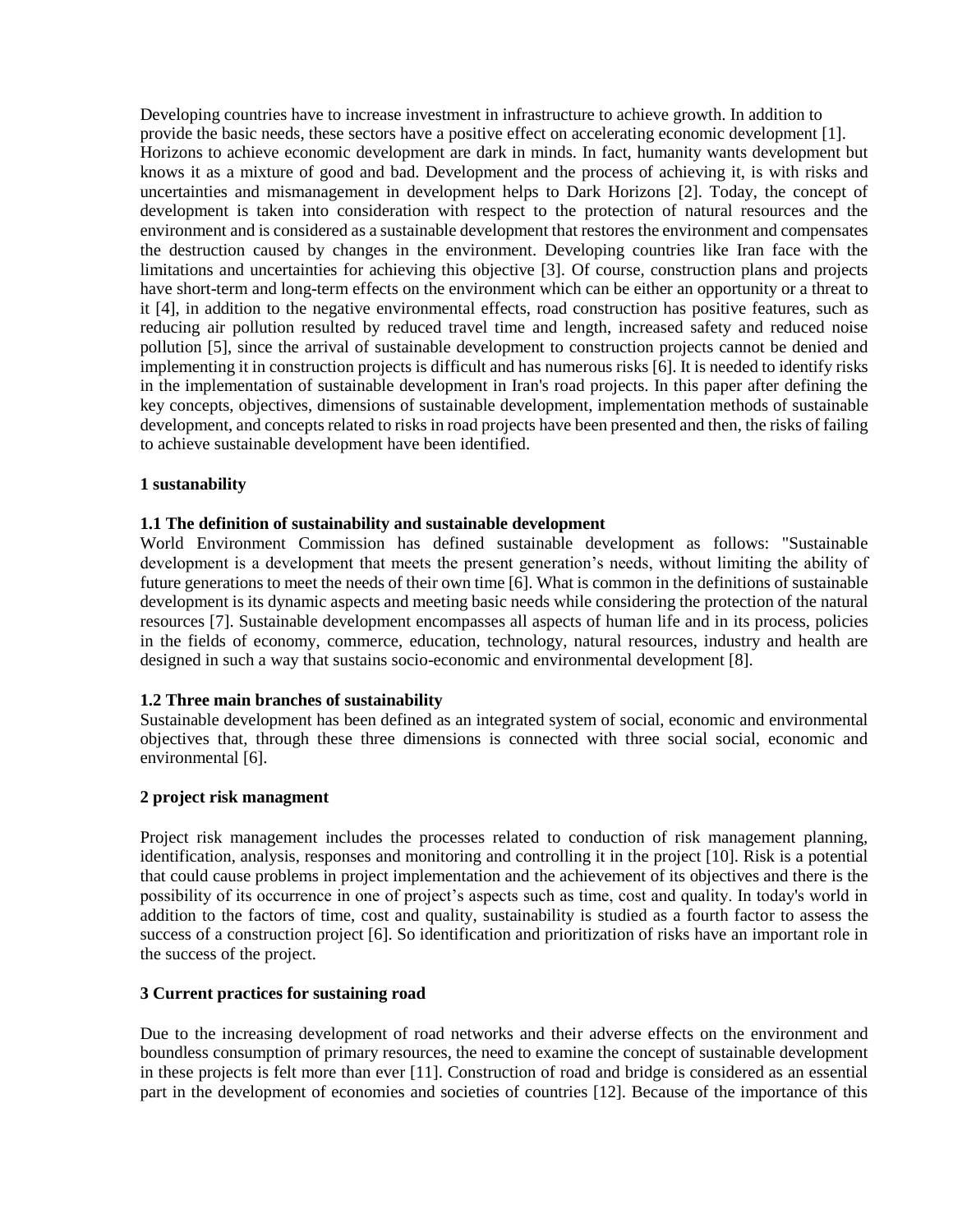sector, in consecutive years researchers have tried to gain systems for measuring the stability of roads and rating such as; Green LITES, Green roads, I-LAST, INVEST, Green Guide for Road, Green Pave, to construct sustainable roads in order to achieve a development that meets current needs without destroying the ability of future generations in meeting their needs [13].

#### **4 Green roads rating system**

In this paper, the Green roads rating system has been used due to covering all road projects including the construction, reconstruction, renovation projects and even pavement and bridge construction. The project requirements in this system consists of five main parts as follows [12].

| Environment<br>& Water | Pavement<br>Technologies            | Access $&$<br>Equity | Construction<br>Activities                                | Materials &<br>Resources |
|------------------------|-------------------------------------|----------------------|-----------------------------------------------------------|--------------------------|
|                        | Warm Mixed<br>Asphalt               |                      | Quality<br>Management<br>System                           |                          |
|                        | Long Life<br>Pavement               |                      | Environmental<br>Training                                 |                          |
|                        | Permeable<br>Pavement<br>Cool       |                      | Site Recycling<br>Plan<br><b>Fossil Fuel</b>              |                          |
|                        | Pavement                            |                      | Reduction<br>Equipment                                    |                          |
|                        | Quiet<br>Pavement                   |                      | Emission<br>Reduction                                     |                          |
|                        | Pavement<br>Performance<br>Tracking |                      | Water Use<br>Tracking                                     |                          |
|                        |                                     |                      | Paving<br>Emission<br>Reduction<br>Contractor<br>Warranty |                          |

#### **Table 1: PROJECT REQUIREMENTS IN ORDER TO IMPLEMENT SUSTAINABLE DEVELOPMENT IN ROAD CONSTRUCTION PROJECTS**

Thus, after investigation of the library studies, due to breadth of the subject, the road stabilization methods were studied only in two area of construction activity and road construction technology and were included in the classification provided by Green roads as follows:

# **5 Pavement Technologies**

Considering the large dimensions of construction and development of land transport projects in the long range of natural areas, consideration of environmental issues has great importance, so the appearance of new technologies in the world will cause maintaining the resource as much as possible [5]. Appearance of new technologies and methods and make recommendations to reduce the environmental impact of road construction according to Green roads rating system is as follows:

## **5.1 Warm Mixed Asphalt**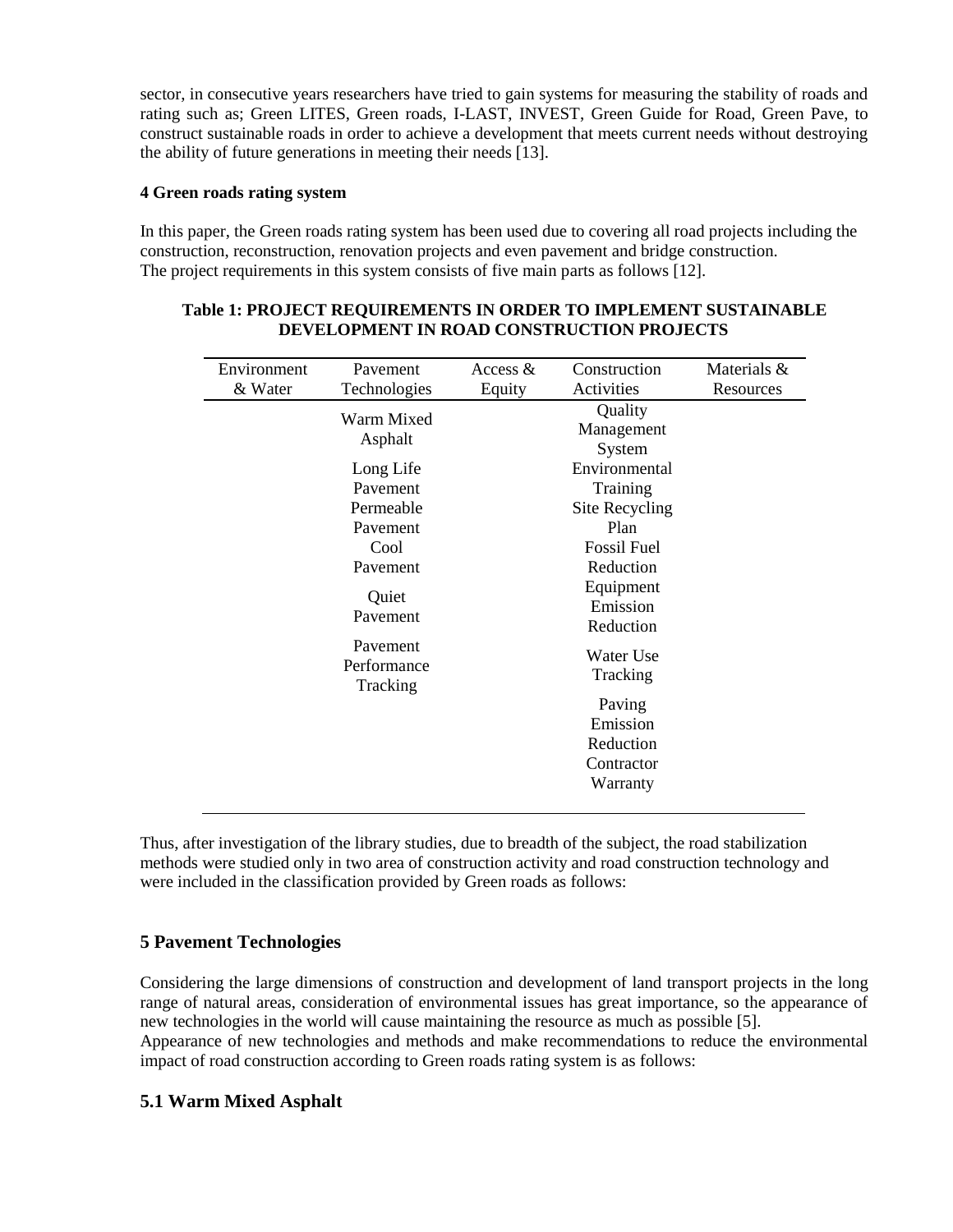One of the causes of pollution associated with the construction of transportation infrastructures is the emission of greenhouse gases into the atmosphere [14]. Using Warm Mix Asphalt technology has many advantages such as Reduce fossil fuel use at the hot mix asphalt plant, decrease emissions at the plant, and decrease worker exposure to emissions during placement Washington [12]. WMA technology is also good for the environment because it produces asphalt at temperatures 20–40° lower in comparison to Hot Mix Asphalt [14].

# **5.2 Long Life Pavement**

The goal of Long Life Pavement is minimizing life cycle costs by promoting design of long lasting pavement structures [12]. The success of such pavements in reducing environmental impacts over their life cycle hinges on their ability to serve their intended purpose for their design life [15].

## **5.3 Cool pavement**

Pavement Conventional pavements have dark surface and large thermal inertia [16] and have a very high fraction of the urban areas and contribute highly to the development of heat island in cities. The use of cool pavements presenting substantially lower surface temperature and reduced sensible heat flux to the atmosphere, appears to be one of the most important proposed mitigation solutions [17].

# **5.4 Permeable Pavement**

Traditional solutions for storm water management have not been widely successful; in contrast, permeable pavements can be one element of a more promising alternative approach to reduce the downstream consequences of urban development [18]. Permeable pavement systems (PPS) have become an important integral part of sustainable urban drainage systems [19]. This system Improve flow control and quality of storm water runoff [12].

## **5.5 Quiet Pavement**

Noise pollution is a growing concern all over the world. Quiet Pavement Improve human health by reducing tire pavement noise [12]. implementation include evaluating the use of double-layer porous asphalt mixes to reduce noise on high-speed roadways, reducing the size of the aggregate used in mixes applied to the wearing surface, and trying thin-textured surfacing using a small aggregate in urban and other areas with lower traffic speeds [20]

## **5.6 Pavement Performance Tracking**

Allow for more thorough performance tracking by integrating construction quality and pavement performance data [12].

## **6 Construction Activities**

It is necessary in order to achieve sustainable development projects to be implemented in the following cases:

## **6.1 Quality Management System**

The prime contractor, design builder or construction management firm shall have a documented quality management system (QMS) for the entire company or at least the portion(s) of the company participating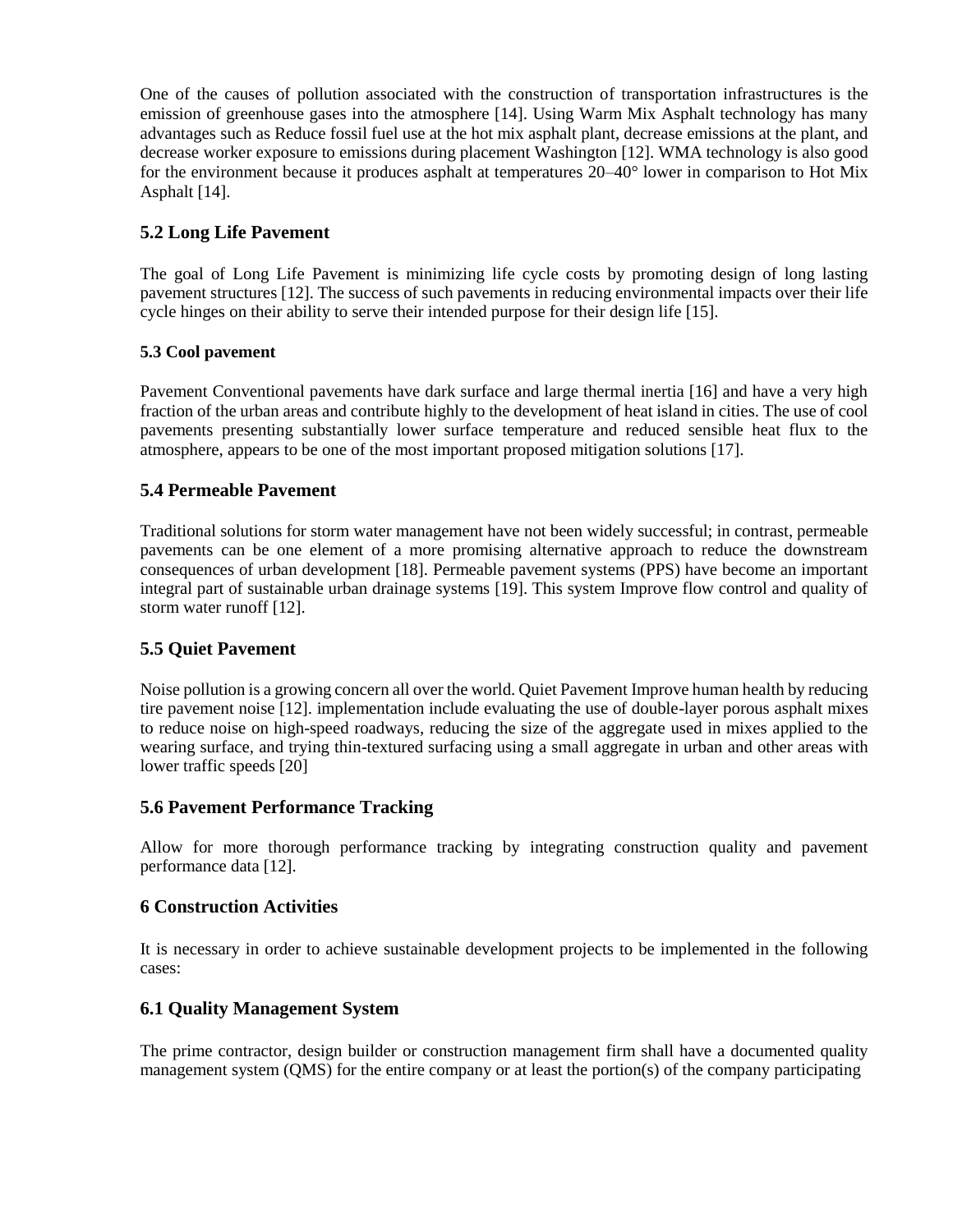in the project. The QMS must be in place for the duration of project construction. And it can improve construction quality [12].

## **6.2 Environmental Training**

Environmental Training, provide construction personnel with the knowledge to identify environmental issues and best practice methods to minimize environmental impacts [12].

Improving the knowledge and level of awareness of sustainable applications could make a large impact on the applications of sustainable construction [21].

## **6.3 Site Recycling Plan**

Building and construction industry. Construction companies benefit from reduced waste generation by lower deposition costs and lower purchasing costs of virgin materials [22]. Site recycling plan, minimize the amount of construction related waste destined for landfill and promote environmental stewardship through good housekeeping practices at the work site [12].

#### **6.4 Fossil Fuel Reduction**

Reduce the fossil fuel requirements of no road construction equipment by using biofuel or biofuel blends as a replacement for fossil fuel. Support the environmental and health benefits of biodiesel by providing economic incentive to the general contractor [12].

#### **6.5 Paving Emission Reduction**

Subjective symptoms and exposure to organic compounds were recorded in road repair and construction workers. Abnormal fatigue, reduced appetite, laryngeal/pharyngeal irritation, and eye irritation were recorded more often in such workers handling asphalt than in a corresponding reference group without asphalt exposure [23]. Using paving emissions reduction can improve human health by reducing worker exposure to asphalt fumes [12].

## **6.6 Equipment Emission Reduction**

Strategies of Equipment Emission Reduction are, Retrofit exhaust equipment on no road vehicles. Replace engines where this option is more cost effective than retrofit. Switch to use ultra-low sulfur diesel (ULSD) in conjunction with the add on fuel efficiency technologies installed in the equipment fleet. By using this technology air emissions from no road construction equipment Reduce [12].

## **6.7 Water Use Tracking**

Generate project level information about construction water use and create a spreadsheet that records total water use during construction [12].

## **7 Methodology**

To formulate questions about identification of risks of sustainability implementation in construction projects, there is a need for a basis for practices to achieve sustainability of the roads, therefore the Green roads rating system was used as the base, so following that, by extracting sustainability criteria for each indicator introduced in this system, the basis for the formation of the final structure of classified questions will be created. In this regard before the original distribution process, questionnaires were distributed among four experts of construction industry and they expressed their opinions about the form of a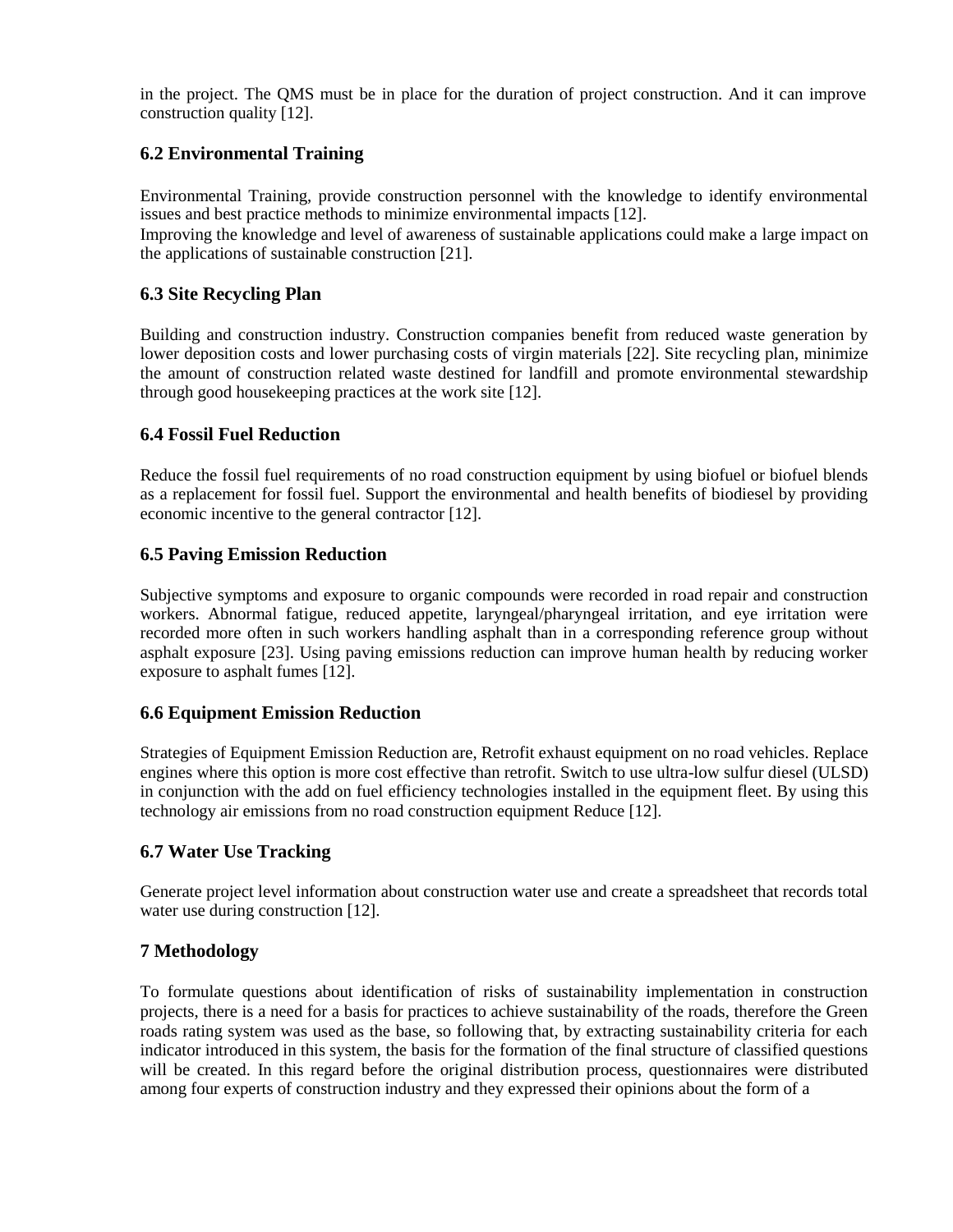questionnaire, and its phrases and content. According to the feedback of this group of audience, modifications were made in the terms of glossary and then the modified questionnaire were distributed among seven project managers with experience of at least 15 years. After selecting interviewees, due to their lack of knowledge in the field of sustainable development and the importance of this issue, explanations were first provided in the context of sustainable development and road stabilization methods, then due to lack of application of road stabilization methods, questions on risks were expressed in order not to implement the sustainability in both areas of road construction activities and construction technology. Risks discussed were expressed in two branches of construction activities and construction technology.

## **7.1 Road construction technology**

All respondents cited lack of application of modern methods in road construction and each of them expressed risks in implementation of sustainability in construction technology.

I1 believes that this new emerging technologies have risks because of newness, such as lack of estimation of general scheduling plan - lack of accurate estimation of project cost - the lack of accurate estimation of resources and equipment and these risks may impede the project to its original purpose.

I2 knows the risk of incorrect and non-standard implementation as the main reason of using this technology. While he believes that implementing green roads can bring more profits for them.

I3 knows project failure and poor profit as the most important risk of using this technology, because he believes that the lack of financial ability of contractor in the preparation of consumable items required cannot be profitable for them. In addition, inappropriate construction technology in Iran and the lack of efficient and well-trained specialists in the project team can be barriers in implementing these methods.

I4 has used hot asphalt technology in one of the last projects. But he believes that this approach cannot lead to success of the project due to the constantly changing quality of the materials during the operation and inability to provide asphalt with the features listed because of unexperienced contractors.

I5 considered the political instability of the government as most important risks in the non-implementation of these technologies despite the society's need for sustainable development, and he did not find any reasoning in implementation of these factors for his projects because of the risk of inflation and rising prices.

I6 expressed green roads as a very important factor in economic growth after the awareness about sustainable development and its implementation factors. Because he believed that despite the high initial cost of the project, these roads would have economic justification during its life cycle. However he considered the sanctions and the lack of funds as the main risks of not using the new technologies.

I7 that itself was the project manager of the road construction project in the city of Qom, considered reflective road technology as an appropriate method for his project because of the high temperature in the area, but because of the sanctions to import materials, it was impossible to use it in his project.

In the category of road construction technology in order to implement sustainable development, 15 risks of, lack of estimation of the overall schedule, the lack of accurate estimation of project costs, the lack of accurate estimation of resources and equipment, the risk of incorrect and non-standard implementation, project failures and inadequate profit, financial inability of the contractor in the preparation of consumable items, inappropriate construction technology, lack of efficient and well-trained specialists in the project team, inflation and rising prices, political instability, constantly varying quality of materials during the operation and inability to provide asphalt with the features listed and lack of enough experience of contractors were expressed that, sanctions and the lack of enough knowledge in the field of sustainable development benefit are the most important factors in project managers to refuse the implementation of sustainable development.

## **7.2 Construction activities**

Activities during road construction may help the projects to achieve sustainable development. One of the activities that helps economic and environmental growth is reuse of waste.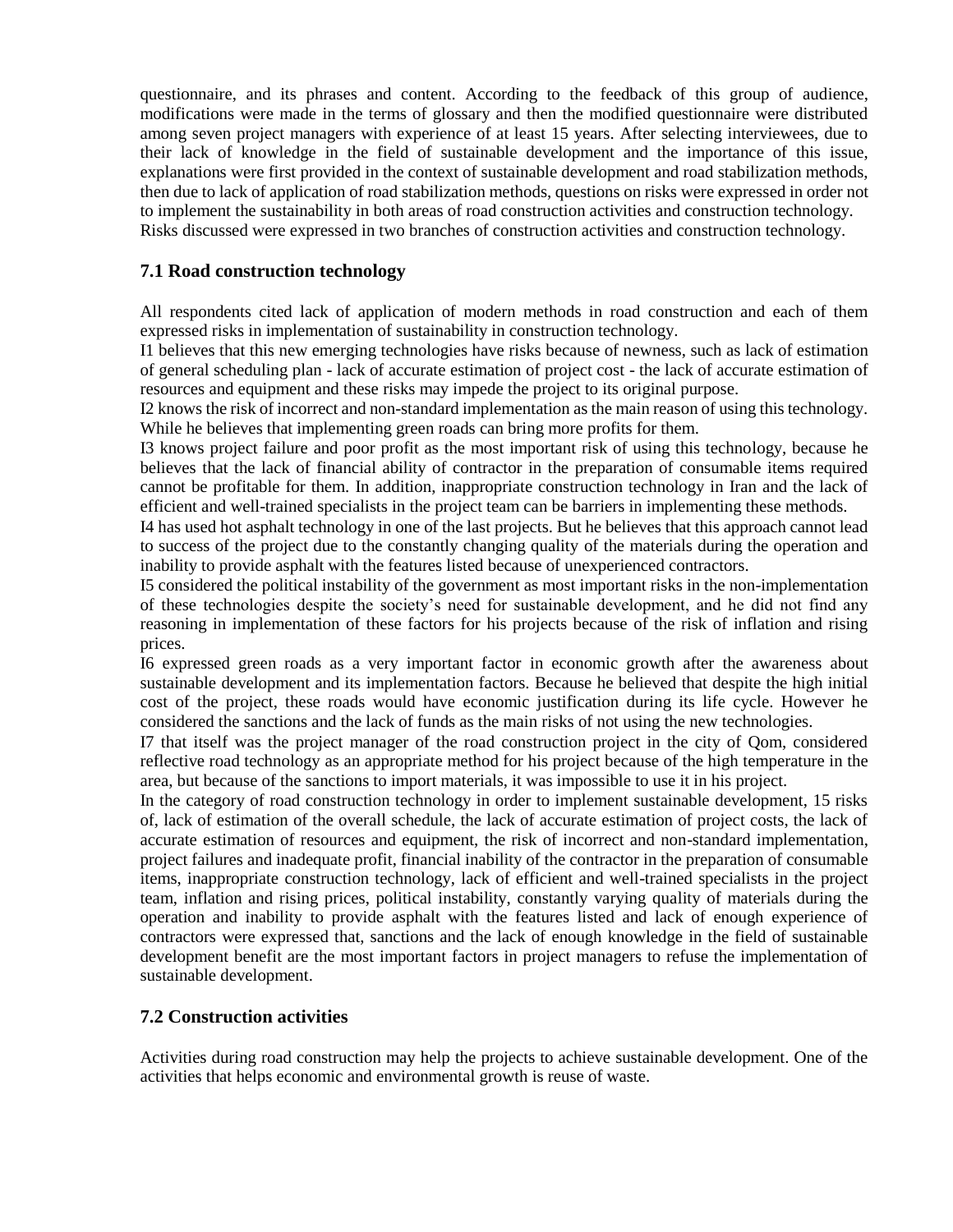I3 and I4 believe that due to lack of manpower familiar with this process, they can implement this process in their project. Therefore, they considered some trainings for their executive team and believed that environmental education has high costs for organizations. This is despite the fact that I5 knew investment in this sector unprofitable because of the risk of permanent change of managers and project leaders.

I1 believes that the executive team may due to lack of adherence to moral principles, spends these courses simply to spend time and this project has not only profit but also imposes additional costs to the organization.

I2 and I6 and I7 believed that, these courses and courses of Quality Management System (ISO), despite having high costs for the organization could grow the project in terms of social dimension in addition to the environmental dimension.

I4 presented lack of human resource performance after training in the field of quality management system and I1 presented lack of providing proper training and inappropriate implementation by the executive team as risks of this process.

Reduced amount of fossil fuel was not important for none of the interviewees because they only consider profitability as their target, but they knew devices that reduce pollutants and installation of them on construction machinery as a required issue, because they believed that their executive team is at exposure of these smokes which are risks for their health risks. According to interviews conducted with experts in this field it can be said that, one of the most important risks for them is insufficient profit, that the cost of implementing them may be increased due to implementation of the above processes and this is one of the most important reasons for non-implementation of sustainability in road construction activities in the country.

#### **8 CONCLUSION**

One of the manifestations of development in any country is the expansion of its roads. Since the communication paths and the roads are considered as the lifeblood of society, lack of their development, disrupts economic and social life and development of the society. But with the expansion of the network environmental issues and sustainable development should also be considered. Therefore, application of methods of road construction based on the principles of sustainable development is required, because developmental activities currently performed by humans in nature must be justified from the perspective of sustainable development. That's why, after examining stabilization methods in two sectors of road construction activities and technologies, risks of implementing techniques presented in each sector were identified. According to this study, the most important obstacle to the implementation of sustainable development is lack of project managers' awareness about the benefits of this development for road construction projects, and project managers due to numerous risks do not decide to implement these factors in their projects. The most important identified risks are risk of sanctions and lack of knowledge on the benefits of sustainable development in the field of construction technology and the risk of project nonprofitability due to increased costs in the branch of construction activities. According to the survey, it is recommended that in order to implement sustainable development, governmental policies and legislations should be considered in implementing the projects in the future in order to ensure the certain implementation of projects, so that sustainable development goals can be achieved by it.

#### **9 References**

[1] L. Olfat, R. Jalali and F. Khosravani, "identify and prioritize risks based on PMBOK," Journal of industriall management studies , pp. 147--163, 1389.

[2] G. Denis, "the development of creative and destructive values," planning and development number 10, 1381.

[3] M. r. Davoodi, "nature-loving road damage, requriements and solutions," in national conference on sustainable development in road-building approach to environmental protection, Shiraz, 1394.

[4] M. Feyzi, the need for environmentall assessment cement industry and its role in sustainable development, 1387.